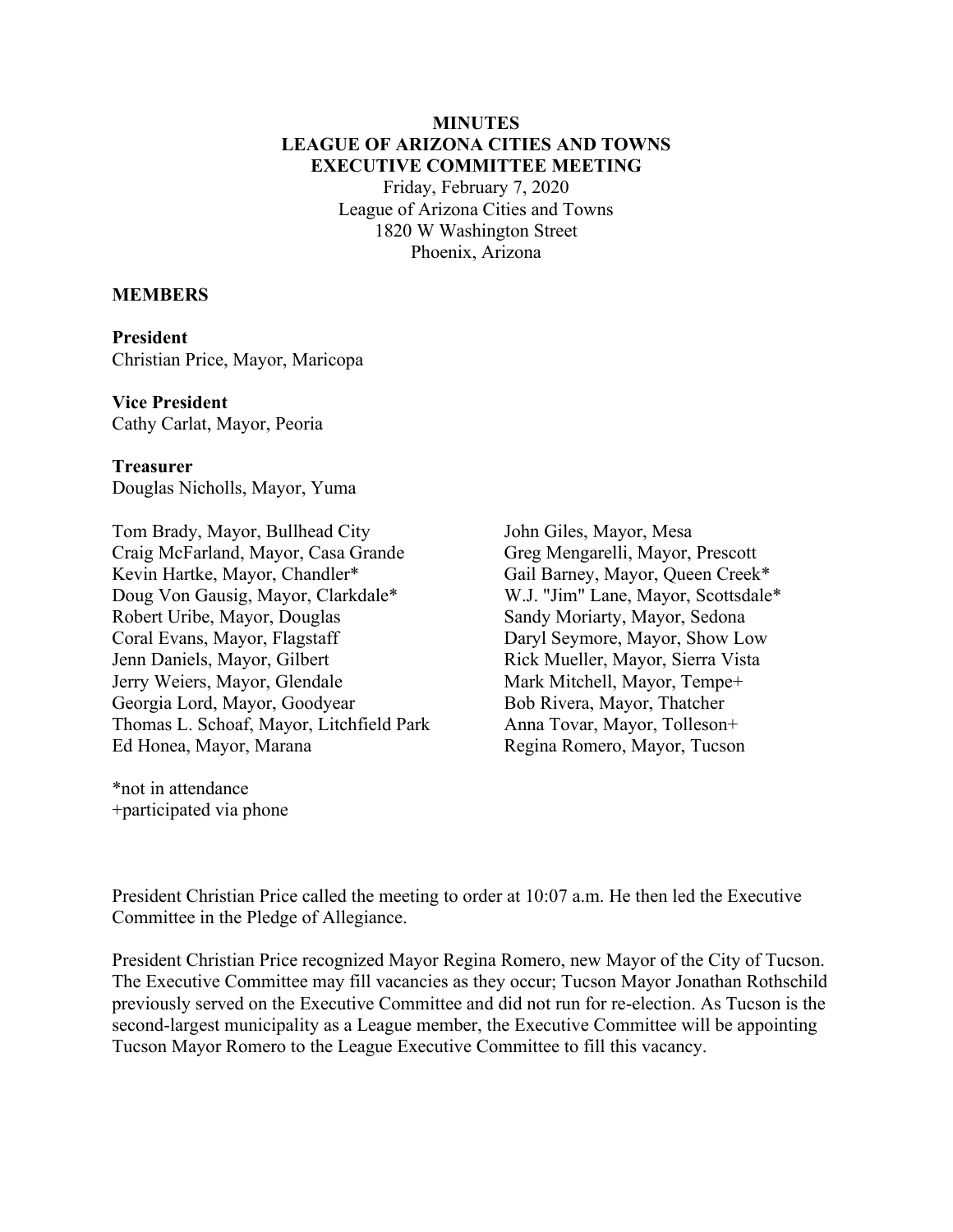President Price requested a motion to adopt this appointment. Mayor Ed Honea moved to approve Tucson Mayor Regina Romero filling the vacancy on the Executive Committee; Mayor Bob Rivera seconded the motion and it carried unanimously.

## **1. REVIEW AND ADOPTION OF MINUTES**

President Christian Price requested a motion on the adoption of the minutes. Mayor Jenn Daniels moved to approve the minutes of the November 8, 2019 Executive Committee Meeting; Mayor Cathy Carlat seconded the motion and it carried unanimously.

## **2. LEGISLATIVE POLICY UPDATE**

League President Christian Price welcomed League Legislative Director Nick Ponder to provide the legislative policy update.

## **Governor's/Senate Budget**

Legislative Director Nick Ponder provided an overview of both the Governor's and Senate Budgets. He highlighted specific items of focus for the League, including infrastructure and transportation spending, water quality, funding to mitigate homelessness issues, closing of the Florence prison, education and presumptive firefighter cancer spending including mitigating risk and treatments.

The House budget consisted of improvement of transportation in Arizona and \$150 million in tax relief.

### **Presumptive Firefighter Cancer**

Mr. Ponder discussed bills relating to presumptive firefighter cancer. The League has been working on a statewide concern for this issue. When the bill was originally dropped it included police officers assigned to special duty, but the League worked to remove this from the statute because it was never part of the conversation. This means police officers have a rebuttable presumption and firefighters and fire investigators have an irrebuttable presumption.

### **Short Term Rentals**

Legislative Director Ponder discussed Short Term Rentals, which affects several of our municipalities. He noted that one of the items being worked on, which will be amended, is if someone has a primary residence or first secondary residence, they are not regulated. Any property owned by a corporate entity, would be limited to renting out their property once in a 30 day time period. Setting this up at the state level prevents municipalities from facing lawsuits. Each individual municipality would be able to draft an ordinance to be more permissive than the state's parameters.

### **Construction Sales Tax**

Mr. Ponder explained to the Executive Committee that this year Representative Regina Cobb has brought forward an item that says anything that is an expansion of square footage would become prime contracting. This incentivizes revenue in the area where the development occurs. Anything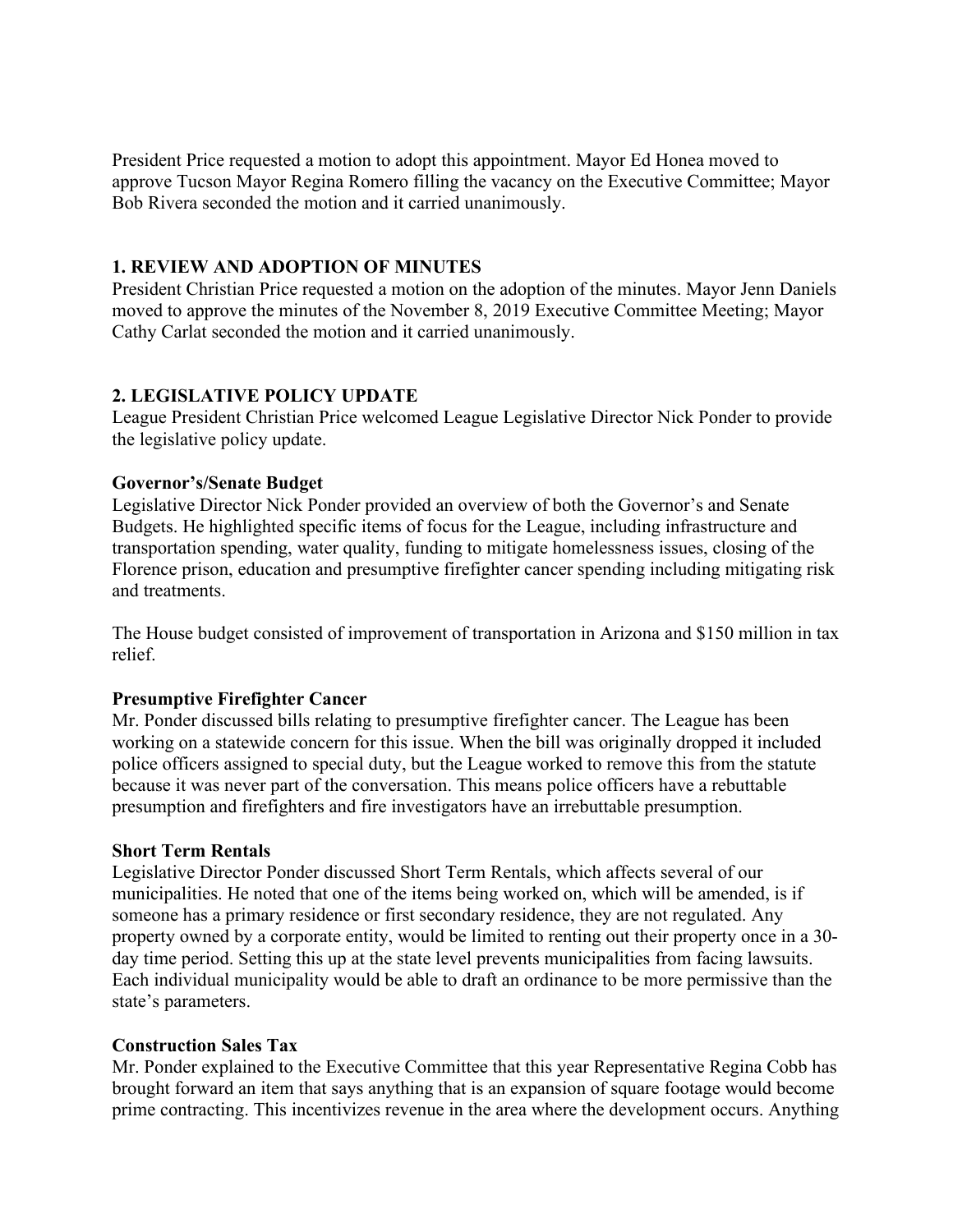that is not expansion of square footage would be a point of sale. This would result in a lot of lost revenue for municipalities since many projects are not an expansion of square footage. Additionally, the Department of Revenue has language that is difficult to interpret resulting in projects becoming point of sale instead of prime contracting, which the League is working on simplifying. The League will testify in opposition of the bill and will continue to work on the substance of this legislation.

### **Vacant Property Registration**

Legislative Director Ponder touched upon HB2705 sponsored by Representative Shope. This stemmed from a discussion at the League Resolutions Committee Meeting. It came out of the Copper Corridor and has become a statewide discussion. League Senior Legislative Associate Tom Savage has been the League's point person on this issue; this has not been on the agenda yet but will be in the next few weeks. There will also be a meeting with the rural caucus to explain to them the benefits. Mr. Ponder called upon Mr. Savage to provide specifics of this bill.

Mr. Savage said that the bill has been modeled after West Virginia, if a property has been vacant for more than 150 days the city will reach out to the property owner and register the property. One challenge has been difficulty getting in touch with the owner due to the properties being owned by an LLC. The other aspect of this legislation will require internal inspections of the building.

### **Executive Session Bills**

Mr. Ponder noted that the League has two bills on Executive Session currently in process: HB2051 and SB1042. They are mirror bills stating that different types of municipalities can go into executive discussion to cover issues of public safety and IT Vulnerabilities as well as all documentation to remain private. Both bills have passed through committees.

### **Fire Sprinklers**

Mr. Ponder presented on a bill related to fire sprinklers, which came from the Arizona Restaurant Association. He noted that a 2015 national fire code included an item that required a building's need to install fire sprinklers at a certain occupancy. In 2018 the fire code was limited to say this applied only to entities serving alcohol. Many municipalities have adopted the 2018 code meaning many restaurants have to be retrofitted with sprinklers. This not only protects mass casualties but minimizes effects on firefighters. The League opposed the bill and it passed out; since there is not a fix it will likely be killed. Mr. Ponder said that the Arizona Restaurant Association introduced this bill to amend the current timeline provided that allots three years for these changes to be made. The firefighter associations are in opposition of the bill as well.

### **Southwest Gas Bill**

This bill is HB 2686 and SB 1222. Southwest Gas had previously informed the League that they were going to run a bill that would state that cities could not prohibit the use of certain types of energy, gas included. In other states, there are other municipalities that have prohibited natural gas connections in certain communities. One bill is sponsored by Senate President Fann, the other is sponsored by Speaker of the House, Representative Bowers, and is supported by the Governor's office.

The bill initially had some implications greater than original intent of the bill, so the League worked with Southwest Gas to mitigate any unintended consequences of the original language to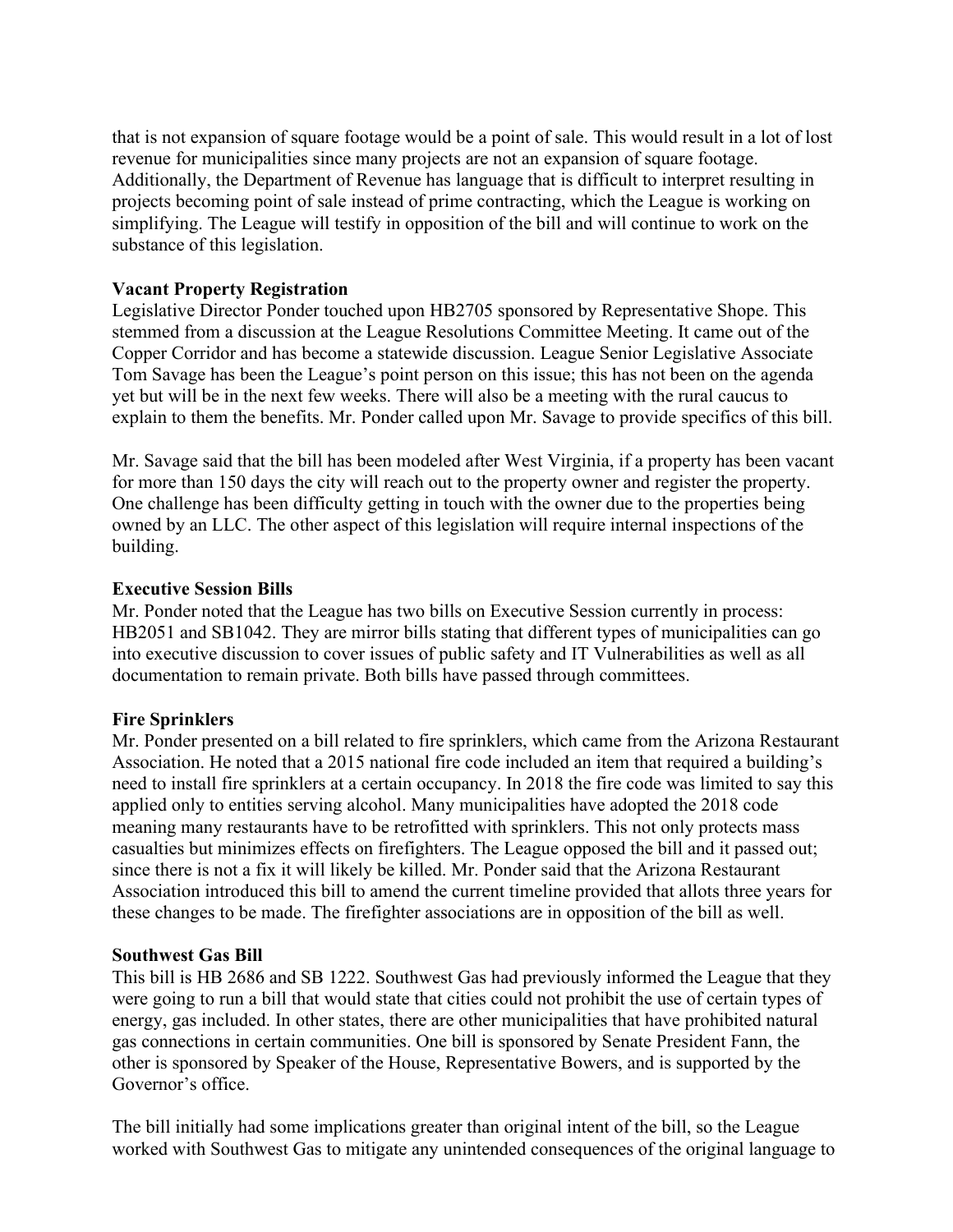municipalities. As several municipalities have different views on this bill, the League feels that they cannot take a specific approach that would benefit every municipality involved.

The Executive Committee discussed various opinions on the bill.

### **Sanctuary City Bill**

Mr. Ponder noted that the bill states that no municipality can become a sanctuary city or create practices that interfere with federal immigration laws.

The Executive Committee discussed many opinions on this bill and felt no further discussion is needed.

Executive Director Tom Belshe informed the Executive Committee that League Staff is working on updates to the Policy Committee process and will be presenting this item at the May Executive Committee Meeting.

## **3. LEGAL UPDATE**

President Christian Price called upon League General Counsel Christina Estes-Werther to provide a Legal Update.

General Counsel Estes-Werther informed the Executive Committee that Representative Barto filed an SB1487 complaint against the City of Phoenix, noting that the alleged fees against rideshare companies at Sky Harbor Airport violate Proposition 126, which was passed in 2018 and prohibits public entities from imposing new taxes and increases in taxes on services.

The City of Phoenix argued that the constitution grants cities and towns the ability to engage in business; the Attorney General's Office rejected the response and responded that this is an issue that "may violate" SB1487 and filed an action with the Supreme Court. The City of Phoenix is in the process of filing a response and has requested an amicus brief from the League. Oral arguments are set for March 26.

Ms. Estes-Werther also covered a few amicus briefs that the League had filed over the past six months on behalf of Arizona's cities and towns. She noted that an amicus was filed on behalf of an ADOT case that dealt with a filing occurring outside of the notice of claim deadline. In a memorandum decision, the court found the notice of claim was deficient because it was submitted after the 180-day deadline. ADOT has filed a motion to publish the decision so it can be used as precedent in the future.

The League also filed an amicus on behalf of Peoria in a Goldwater case that noted the economic development benefits provided to a university violated the gift clause. The Court of Appeals stated that it did not violate the constitution; the Goldwater Institute will file an appeal with the Supreme Court.

An additional amicus will be filed on behalf of Florence in a case involving mining and the Town's enforcement of their zoning ordinance. The plaintiffs were awarded \$1.7 million in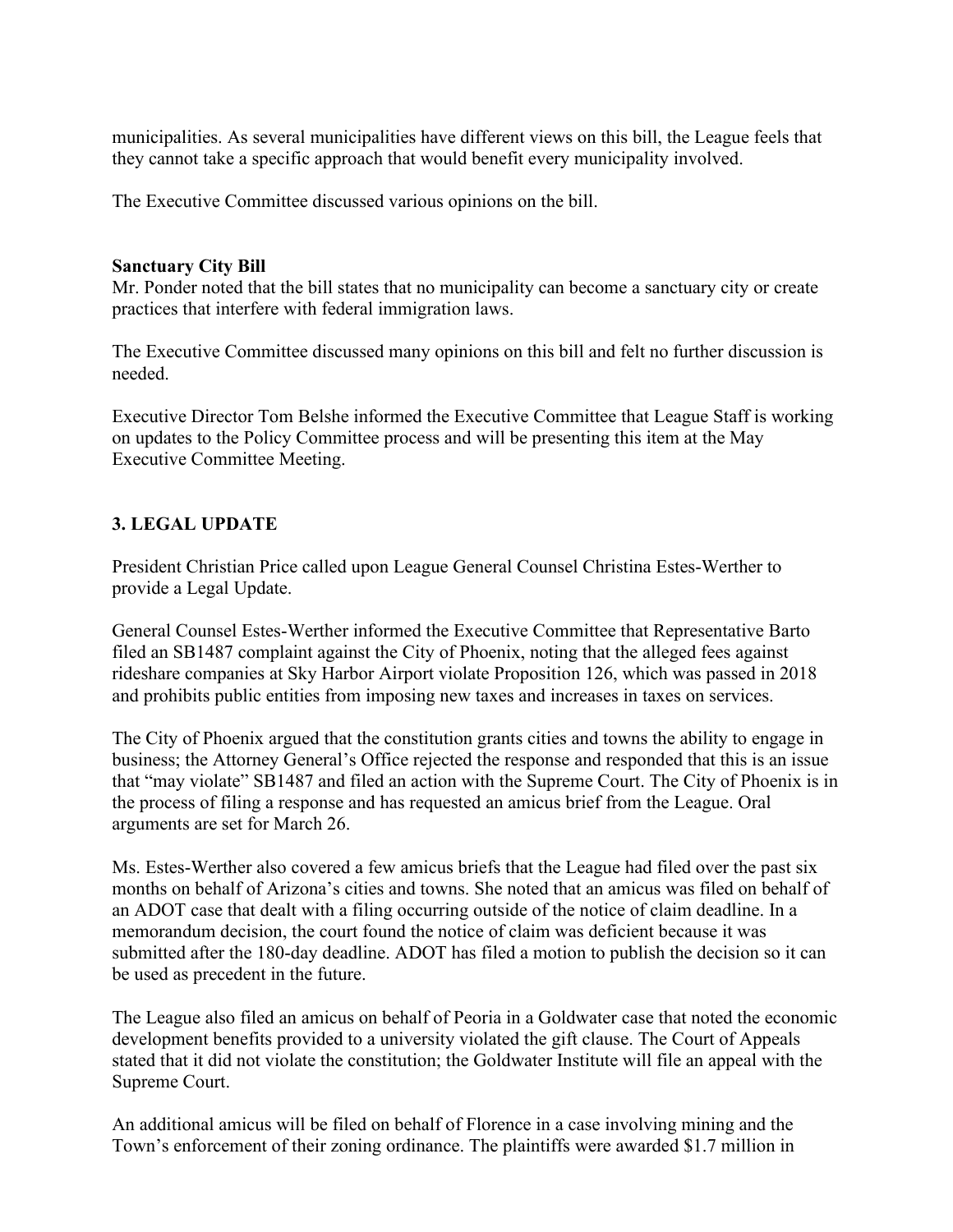attorney's fees because the court found it was a contract case and not a zoning matter. The League amicus will show the impact on other cities and towns trying to enforce their own ordinances and argue that a city or town cannot contract away its legislative authority.

Executive Director Tom Belshe informed the Executive Committee that there was an outstanding Legislative issue. He noted that Representative Campbell of the House Transportation Committee was interested in an increase of the gas tax to allow for additional preservation of transportation funding.

The Executive Committee discussed Representative Campbell's ideas.

Mr. Ponder stated something can be drafted to show multiple funding outlets not just the gas tax. There has not yet been a bill but there has been for the past few years. This bill would potentially include electric vehicles by including a user fee.

The Executive Committee agreed that it can be told to Representative Campbell that the Executive Committee agrees the transportation funding needs to be increase but would like to look at additional avenues on top of gas tax.

# **4. REPORT FROM BUGET SUBCOMMITTEE**

President Christian Price called upon League Treasurer and Budget Subcommittee Chairman Mayor Douglas Nicholls.

Mayor Nicholls noted that there will be no significant funding changes in this year's budget. Typically, over the last few budget years, there has been a regular increase formula on dues. The same process is being proposed for the upcoming fiscal year. The preliminary budget has been provided to the Committee, but the full budget will be approved at the May Executive Committee Meeting.

Executive Director Tom Belshe clarified that the dues structure had not changed when the City of Phoenix were not members; the City of Phoenix has paid for the remainder of this fiscal year and have received authority from Council to pay their dues for the next fiscal year.

Mayor Douglas Nicholls moved to approve the proposed dues structure; Mayor Rick Mueller seconded the motion and it carried unanimously.

## **5. ANNUAL CONFERENCE ROOM RESERVATIONS**

President Christian Price welcomed League Deputy Director Matt Lore to discuss the Annual Conference room reservation process.

Deputy Director Lore reminded the Executive Committee that they requested League Staff provide a proposal for a different solution for Annual Conference room reservations.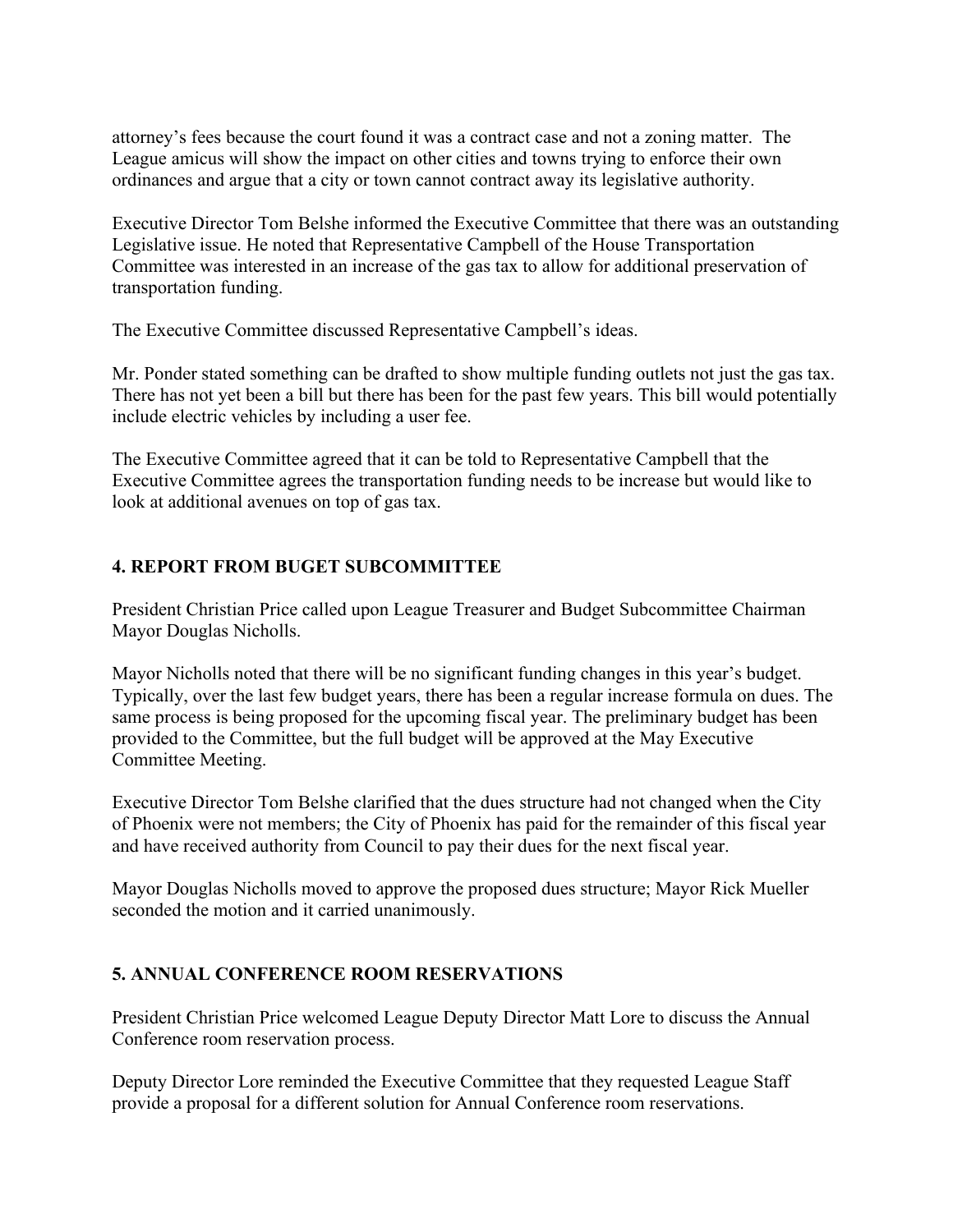Deputy Director Lore informed the Executive Committee of the current rooming process, which provides pre-reserved room reservations for sponsors, VIPs, and Executive Committee members and their cities and towns. The room block is then opened on a tiered level, allowing cities and towns to reserve rooms first, followed by other outside individuals. When the League Annual Conference is held at smaller venues, particularly when the conference is held out of the Valley, the hotels typically fill up quickly and many cities and towns have individuals who must stay offsite.

Mr. Lore provided a number of options to the Executive Committee which included only staying at hotels that had enough capacity to hold all attendees opening the block at one time for all cities, towns and outside organizations to reserve rooms on a first-come, first-serve basis, providing at least one room for each city and town and then open the room block to everyone following this and creating a more stringent cancellation policy.

Mr. Lore noted that League Staff proposed a process for this year that would include a variety of the proposed options. As there are limited rooming options at the Renaissance Glendale, which is the 2020 League Annual Conference location, the League proposes to provide pre-rooming reservations to just gold and platinum-level sponsors, pre-reserving rooms for Executive Committee members and VIPs, and then providing one room to each of the 91 cities and towns. The League will then open the room block at a certain date and time, which will be promoted to cities and towns, silver and bronze sponsors, and other outside organizations. Rooms will then be distributed on a first-come, first-reserved basis. There would also be a more stringent cancellation policy implemented.

Mr. Lore informed the Executive Committee that the 2021 League Annual Conference will be held at the Biltmore in Phoenix, which should have enough rooms for all attendees. Should this process be successful, it will be employed for the 2022 Annual Conference and beyond.

Mr. Lore also let the Executive Committee know that they were doing a call for sessions and speakers for the upcoming League Annual Conference and requested Committee Members submit any topics of interest.

## **6. STRATEGIC PLAN**

President Christian Price welcomed Executive Director Tom Belshe to discuss the League Strategic Plan.

Executive Director Belshe indicated that he had received feedback from Executive Committee Members on the Strategic Plan from the last meeting. He noted that one of the items to be changed will be to clarify that education applies to both Legislators and City and Town officials and staff.

He also noted that the strategies, when crafting the League Budget, will stem from the items of this Strategic Plan. Mr. Belshe referenced the League's desire to focus on data in the future which will be discussed at the May Executive Committee Meeting.